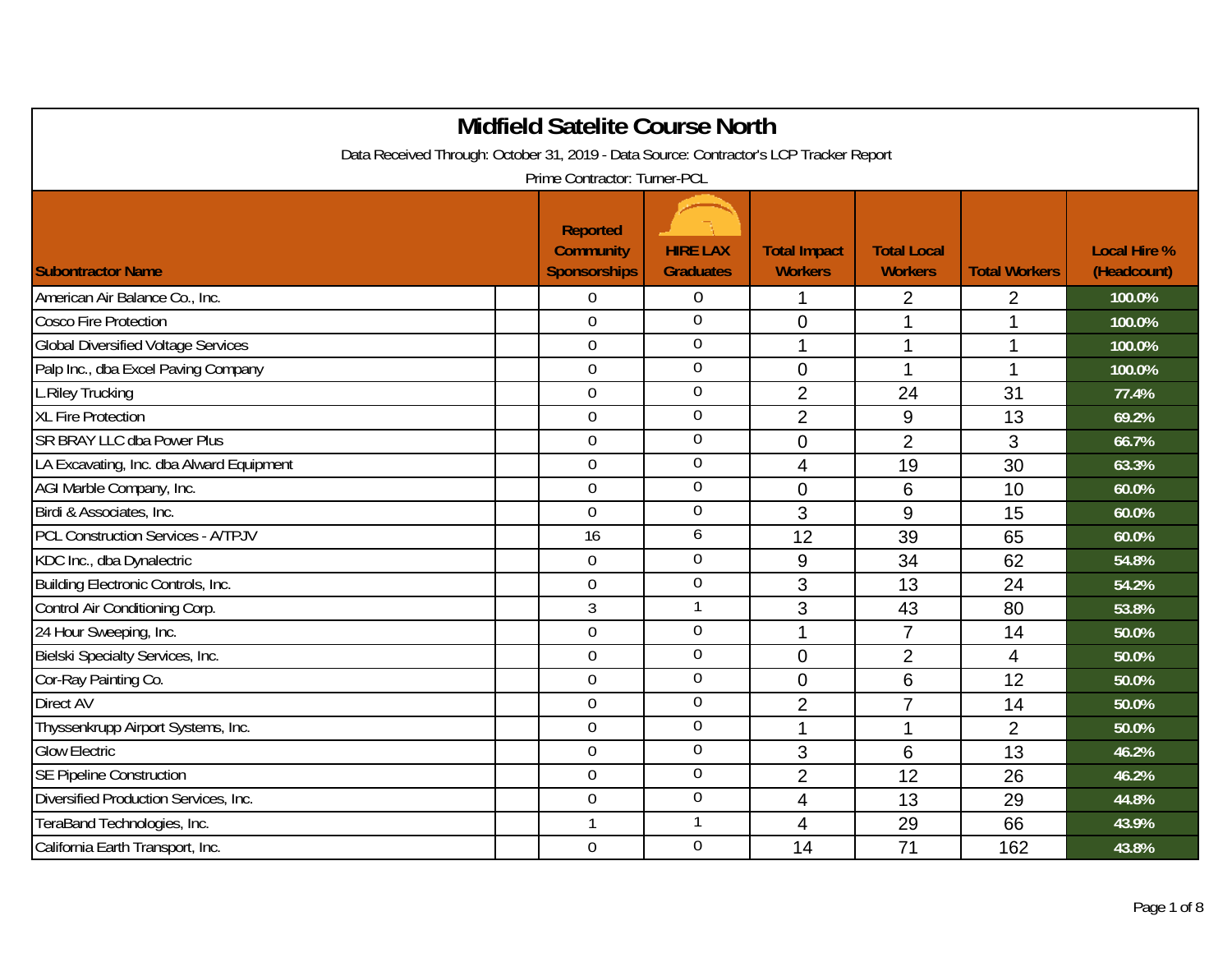| <b>Midfield Satelite Course North</b>                                                                                  |            |                                                            |                                     |                                       |                                      |                      |                                    |  |  |
|------------------------------------------------------------------------------------------------------------------------|------------|------------------------------------------------------------|-------------------------------------|---------------------------------------|--------------------------------------|----------------------|------------------------------------|--|--|
| Data Received Through: October 31, 2019 - Data Source: Contractor's LCP Tracker Report<br>Prime Contractor: Turner-PCL |            |                                                            |                                     |                                       |                                      |                      |                                    |  |  |
| <b>Subontractor Name</b>                                                                                               |            | <b>Reported</b><br><b>Community</b><br><b>Sponsorships</b> | <b>HIRE LAX</b><br><b>Graduates</b> | <b>Total Impact</b><br><b>Workers</b> | <b>Total Local</b><br><b>Workers</b> | <b>Total Workers</b> | <b>Local Hire %</b><br>(Headcount) |  |  |
| <b>Techno Coatings</b>                                                                                                 |            | $\boldsymbol{0}$                                           | $\boldsymbol{0}$                    | 0                                     | $\overline{7}$                       | 16                   | 43.8%                              |  |  |
| West Coast Firestopping, Inc.                                                                                          |            | $\overline{0}$                                             | $\overline{0}$                      | $\overline{2}$                        | 6                                    | 14                   | 42.9%                              |  |  |
| GEC <sub>2</sub>                                                                                                       |            | $\overline{0}$                                             | $\overline{0}$                      | 10                                    | 50                                   | 118                  | 42.4%                              |  |  |
| <b>Comet Electric</b>                                                                                                  |            | $\overline{0}$                                             | $\overline{0}$                      | $\mathbf 1$                           | 16                                   | 39                   | 41.0%                              |  |  |
| Safe Scaffolding                                                                                                       |            | $\mathbf 0$                                                | $\overline{0}$                      | 5                                     | 13                                   | 32                   | 40.6%                              |  |  |
| Apex Cabling Inc                                                                                                       | <b>NEW</b> | $\overline{0}$                                             | $\overline{0}$                      | 1                                     | $\overline{2}$                       | 5                    | 40.0%                              |  |  |
| Conti Corporation                                                                                                      |            | $\mathbf 0$                                                | $\boldsymbol{0}$                    | $\overline{0}$                        | 6                                    | 15                   | 40.0%                              |  |  |
| ISEC, Inc.                                                                                                             |            | $\mathbf{1}$                                               | $\mathbf{1}$                        | 12                                    | 42                                   | 105                  | 40.0%                              |  |  |
| San-Mar Construction Co., Inc.                                                                                         |            | $\overline{3}$                                             | $\mathbf 0$                         | $\overline{4}$                        | 36                                   | 92                   | 39.1%                              |  |  |
| <b>Top End Constructors</b>                                                                                            |            | $\overline{0}$                                             | $\mathbf 0$                         | $\overline{0}$                        | 16                                   | 41                   | 39.0%                              |  |  |
| CSI Electrical Contractors, Inc.                                                                                       |            | 0                                                          | $\overline{0}$                      | $\overline{2}$                        | $\overline{7}$                       | 18                   | 38.9%                              |  |  |
| Steve Bubalo Construction Co.                                                                                          |            | 2                                                          | $\boldsymbol{0}$                    | 6                                     | 14                                   | 36                   | 38.9%                              |  |  |
| Vellutini Corp dba Royal Electric Company                                                                              |            | $\overline{0}$                                             | $\overline{0}$                      | 1                                     | 12                                   | 31                   | 38.7%                              |  |  |
| Infinity Drywall Contracting, Inc.                                                                                     |            | $\mathbf{1}$                                               | $\mathbf{1}$                        | $\overline{0}$                        | 5                                    | 13                   | 38.5%                              |  |  |
| Alert Insulation Co., Inc.                                                                                             |            | $\mathbf 0$                                                | $\mathbf 0$                         | 1                                     | 8                                    | 21                   | 38.1%                              |  |  |
| Alameda Construction Services, Inc.                                                                                    |            | $\overline{0}$                                             | $\boldsymbol{0}$                    | 3                                     | 12                                   | 32                   | 37.5%                              |  |  |
| R&R Masonry, Inc.                                                                                                      |            | $\overline{0}$                                             | $\mathbf 0$                         | $\overline{2}$                        | 12                                   | 32                   | 37.5%                              |  |  |
| Rosendin Electric Inc                                                                                                  |            | $\mathbf 0$                                                | $\mathbf 0$                         | 1                                     | 3                                    | 8                    | 37.5%                              |  |  |
| Helix Electric, Inc.                                                                                                   |            | $\mathbf{1}$                                               | $\mathbf{1}$                        | 18                                    | 104                                  | 279                  | 37.3%                              |  |  |
| Pan-Pacific Mechanical                                                                                                 |            | $\overline{0}$                                             | $\overline{0}$                      | 0                                     | 10                                   | 27                   | 37.0%                              |  |  |
| Murrco Construction, Inc.                                                                                              |            | $\overline{2}$                                             | $\mathbf 0$                         | 3                                     | 17                                   | 46                   | 37.0%                              |  |  |
| Borbon, Inc.                                                                                                           |            | 0                                                          | $\overline{0}$                      | 4                                     | 18                                   | 49                   | 36.7%                              |  |  |
| RJ&J Construction, Inc.                                                                                                |            | $\overline{0}$                                             | $\overline{0}$                      | 3                                     | 11                                   | 30                   | 36.7%                              |  |  |
| <b>Taft Electric Company</b>                                                                                           |            | 0                                                          | $\overline{0}$                      | $\overline{7}$                        | 19                                   | 52                   | 36.5%                              |  |  |
| Blue Iron Foundations & Shoring LLC                                                                                    |            | $\mathbf 0$                                                | $\mathbf 0$                         | $\overline{2}$                        | 4                                    | 11                   | 36.4%                              |  |  |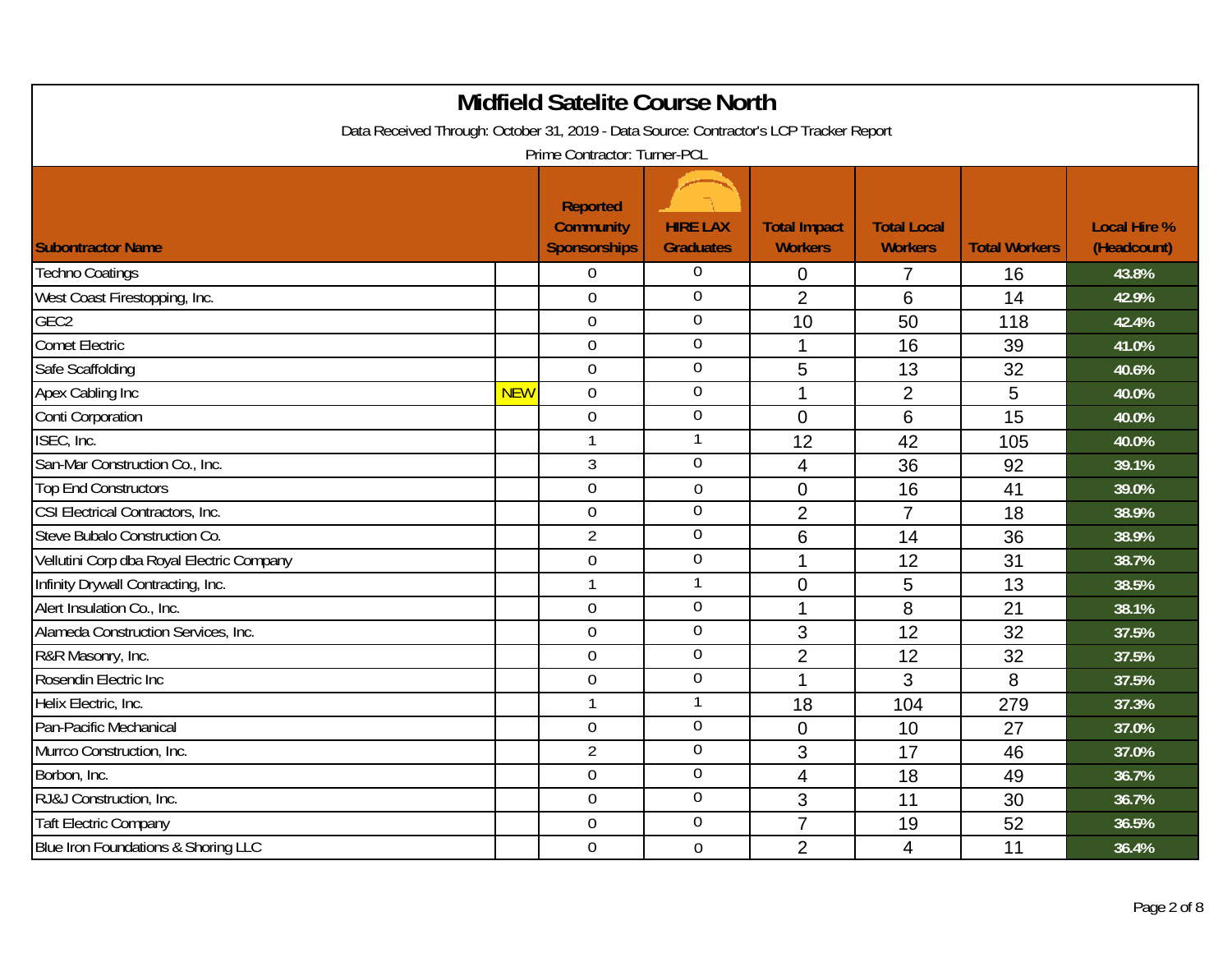| <b>Midfield Satelite Course North</b>                                                                                  |            |                                                            |                                     |                                       |                                      |                      |                                    |  |  |
|------------------------------------------------------------------------------------------------------------------------|------------|------------------------------------------------------------|-------------------------------------|---------------------------------------|--------------------------------------|----------------------|------------------------------------|--|--|
| Data Received Through: October 31, 2019 - Data Source: Contractor's LCP Tracker Report<br>Prime Contractor: Turner-PCL |            |                                                            |                                     |                                       |                                      |                      |                                    |  |  |
| <b>Subontractor Name</b>                                                                                               |            | <b>Reported</b><br><b>Community</b><br><b>Sponsorships</b> | <b>HIRE LAX</b><br><b>Graduates</b> | <b>Total Impact</b><br><b>Workers</b> | <b>Total Local</b><br><b>Workers</b> | <b>Total Workers</b> | <b>Local Hire %</b><br>(Headcount) |  |  |
| Environmental Construction Group, Inc.                                                                                 |            | $\overline{0}$                                             | $\mathbf 0$                         | 1                                     | 12                                   | 33                   | 36.4%                              |  |  |
| Muhlhauser Steel, Inc.                                                                                                 |            | $\overline{0}$                                             | $\overline{0}$                      | 3                                     | 22                                   | 61                   | 36.1%                              |  |  |
| <b>Tahlequah Steel</b>                                                                                                 |            | $\overline{0}$                                             | $\overline{0}$                      | 5                                     | 18                                   | 50                   | 36.0%                              |  |  |
| Martinez Steel Corporation                                                                                             |            | $\mathbf 0$                                                | $\overline{0}$                      | 1                                     | 29                                   | 81                   | 35.8%                              |  |  |
| Courtney Inc.                                                                                                          |            | $\Omega$                                                   | $\boldsymbol{0}$                    | $\overline{0}$                        | 5                                    | 14                   | 35.7%                              |  |  |
| PCL Construction B- Tunnel/Concrete                                                                                    |            | $\overline{0}$                                             | $\mathbf 0$                         | $\overline{4}$                        | 10                                   | 29                   | 34.5%                              |  |  |
| NorthStar Contracting Group, Inc.                                                                                      |            | $\mathbf 0$                                                | $\overline{0}$                      | $\overline{0}$                        | 12                                   | 35                   | 34.3%                              |  |  |
| Saddleback Waterproofing                                                                                               |            | $\overline{0}$                                             | $\overline{0}$                      | $\overline{2}$                        | 12                                   | 35                   | 34.3%                              |  |  |
| Penhall Company                                                                                                        |            | $\overline{0}$                                             | $\boldsymbol{0}$                    | $\overline{2}$                        | 23                                   | 68                   | 33.8%                              |  |  |
| Corradini Corp                                                                                                         |            | $\overline{0}$                                             | $\mathbf 0$                         | 1                                     | 4                                    | 12                   | 33.3%                              |  |  |
| <b>Elite Terminal Services</b>                                                                                         | <b>NEW</b> | $\mathbf 0$                                                | $\boldsymbol{0}$                    | $\overline{0}$                        | 1                                    | 3                    | 33.3%                              |  |  |
| Northwest Excavating, Inc.                                                                                             |            | $\overline{0}$                                             | $\boldsymbol{0}$                    | $\overline{0}$                        | 1                                    | 3                    | 33.3%                              |  |  |
| Upland Contracting, Inc.                                                                                               |            | $\overline{0}$                                             | $\mathbf 0$                         | $\overline{0}$                        | $\overline{2}$                       | 6                    | 33.3%                              |  |  |
| Valley Waterproofing, Inc.                                                                                             |            | $\overline{0}$                                             | $\overline{0}$                      | $\overline{0}$                        | $\overline{1}$                       | 3                    | 33.3%                              |  |  |
| Best Contracting Services, Inc.                                                                                        |            | $\mathbf 0$                                                | $\boldsymbol{0}$                    | 9                                     | 56                                   | 173                  | 32.4%                              |  |  |
| Premier Tile & Marble                                                                                                  |            | $\mathbf 0$                                                | $\mathbf 0$                         | $\overline{1}$                        | 11                                   | 34                   | 32.4%                              |  |  |
| <b>Granite Construction Company</b>                                                                                    |            | $\overline{4}$                                             | 1                                   | 26                                    | 115                                  | 357                  | 32.2%                              |  |  |
| Anning-Johnson Company                                                                                                 |            | $\mathbf{1}$                                               | $\overline{0}$                      | 4                                     | 16                                   | 50                   | 32.0%                              |  |  |
| <b>Concrete Coring Company</b>                                                                                         |            | $\overline{0}$                                             | $\overline{0}$                      | 1                                     | 8                                    | 25                   | 32.0%                              |  |  |
| Gonsalves & Santucci dba Conco                                                                                         |            | $\overline{3}$                                             | $\mathbf{1}$                        | 14                                    | 115                                  | 360                  | 31.9%                              |  |  |
| Crown Fence Co.                                                                                                        |            | $\overline{0}$                                             | $\overline{0}$                      | 1                                     | 14                                   | 44                   | 31.8%                              |  |  |
| McDonough Construction Rentals, Inc.                                                                                   |            | $\overline{0}$                                             | $\boldsymbol{0}$                    | 1                                     | $\overline{7}$                       | 22                   | 31.8%                              |  |  |
| Mike Zarp, Inc.                                                                                                        |            | $\overline{0}$                                             | $\overline{0}$                      | 3                                     | 13                                   | 41                   | 31.7%                              |  |  |
| Sign Age Identity Systems, Inc.                                                                                        |            | $\overline{0}$                                             | $\overline{0}$                      | 1                                     | 5                                    | 16                   | 31.3%                              |  |  |
| South Coast Specialty Construction                                                                                     |            | $\Omega$                                                   | $\overline{0}$                      | $\overline{0}$                        | 5                                    | 16                   | 31.3%                              |  |  |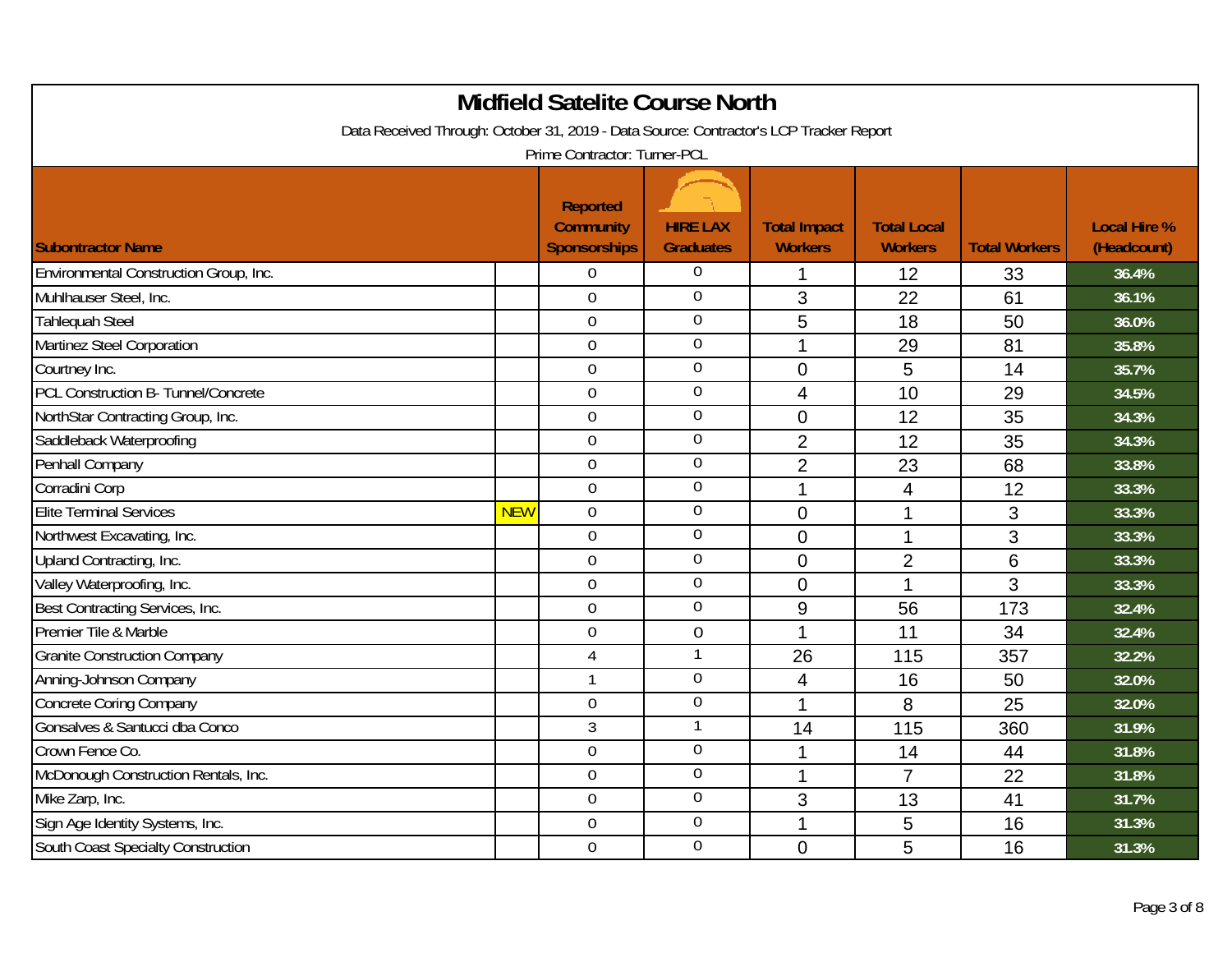| <b>Midfield Satelite Course North</b>                                                  |                                                            |                                     |                                       |                                      |                      |                                    |  |  |
|----------------------------------------------------------------------------------------|------------------------------------------------------------|-------------------------------------|---------------------------------------|--------------------------------------|----------------------|------------------------------------|--|--|
| Data Received Through: October 31, 2019 - Data Source: Contractor's LCP Tracker Report |                                                            |                                     |                                       |                                      |                      |                                    |  |  |
|                                                                                        | Prime Contractor: Turner-PCL                               |                                     |                                       |                                      |                      |                                    |  |  |
| <b>Subontractor Name</b>                                                               | <b>Reported</b><br><b>Community</b><br><b>Sponsorships</b> | <b>HIRE LAX</b><br><b>Graduates</b> | <b>Total Impact</b><br><b>Workers</b> | <b>Total Local</b><br><b>Workers</b> | <b>Total Workers</b> | <b>Local Hire %</b><br>(Headcount) |  |  |
| Southwest Steel of California, Inc.                                                    | $\overline{0}$                                             | $\boldsymbol{0}$                    | 1                                     | 20                                   | 64                   | 31.3%                              |  |  |
| Cowelco                                                                                |                                                            | $\overline{0}$                      | $\overline{2}$                        | 9                                    | 29                   | 31.0%                              |  |  |
| Malcolm Drilling Co., Inc.                                                             | $\overline{0}$                                             | $\mathbf 0$                         | 4                                     | 20                                   | 66                   | 30.3%                              |  |  |
| <b>NOR-CAL Pipeline Services</b>                                                       | $\overline{0}$                                             | $\overline{0}$                      | $\overline{2}$                        | 19                                   | 63                   | 30.2%                              |  |  |
| Wolverine Fire Protection Co                                                           | $\overline{4}$                                             | 4                                   | $\overline{7}$                        | 18                                   | 60                   | 30.0%                              |  |  |
| Gerdau Reinforcing Steel                                                               | 4                                                          | $\mathbf 0$                         | 9                                     | 47                                   | 157                  | 29.9%                              |  |  |
| McGuire Contracting, Inc.                                                              | $\overline{2}$                                             | 1                                   | 8                                     | 63                                   | 217                  | 29.0%                              |  |  |
| Zolnay Insulation, Inc.                                                                | $\overline{0}$                                             | $\boldsymbol{0}$                    | $\mathbf 0$                           | 9                                    | 31                   | 29.0%                              |  |  |
| <b>Griffith Company</b>                                                                | $\overline{2}$                                             | $\boldsymbol{0}$                    | 13                                    | 70                                   | 243                  | 28.8%                              |  |  |
| Otis Elevator Company                                                                  | $\overline{0}$                                             | $\overline{0}$                      | 4                                     | 31                                   | 108                  | 28.7%                              |  |  |
| Performance Contracting, Inc.                                                          | $\overline{0}$                                             | $\mathbf 0$                         | 28                                    | 111                                  | 387                  | 28.7%                              |  |  |
| Machado & Sons Construction, Inc.                                                      | $\overline{0}$                                             | $\mathbf 0$                         | $\mathbf 1$                           | $\overline{2}$                       | $\overline{7}$       | 28.6%                              |  |  |
| Bagatelos Glass Systems, Inc.                                                          | 3                                                          | 1                                   | 1                                     | 13                                   | 46                   | 28.3%                              |  |  |
| <b>Shoring Engineers</b>                                                               | $\overline{0}$                                             | $\mathbf 0$                         | 4                                     | 39                                   | 139                  | 28.1%                              |  |  |
| LNA Concrete Structures, Inc.                                                          | $\mathbf 0$                                                | $\boldsymbol{0}$                    | 3                                     | 8                                    | 29                   | 27.6%                              |  |  |
| Coast Insulation Contractor, Inc. dba Coast Building Products                          | $\mathbf 0$                                                | $\overline{0}$                      | $\overline{0}$                        | 6                                    | 22                   | 27.3%                              |  |  |
| <b>Brady Company</b>                                                                   | $\overline{0}$                                             | $\overline{0}$                      | $\overline{2}$                        | 10                                   | 37                   | 27.0%                              |  |  |
| Bryton Engineering & Grading, Inc. dba Premiere                                        | $\overline{0}$                                             | $\mathbf 0$                         | 1                                     | 9                                    | 34                   | 26.5%                              |  |  |
| A Power Sweeping, Inc.                                                                 | $\overline{0}$                                             | $\mathbf 0$                         | $\overline{0}$                        | 1                                    | $\overline{4}$       | 25.0%                              |  |  |
| Crown Corr, Inc.                                                                       | $\overline{0}$                                             | $\boldsymbol{0}$                    | $\overline{2}$                        | 8                                    | 32                   | 25.0%                              |  |  |
| <b>Farwest Insulation Contracting</b>                                                  | $\overline{0}$                                             | $\overline{0}$                      | $\overline{2}$                        | 3                                    | 12                   | 25.0%                              |  |  |
| Karcher Insulation, Inc.                                                               | $\mathbf 0$                                                | $\boldsymbol{0}$                    | 1                                     | $\overline{2}$                       | 8                    | 25.0%                              |  |  |
| Kellar Sweeping, Inc.                                                                  | $\overline{0}$                                             | $\mathbf 0$                         | $\mathbf 0$                           | $\mathbf{1}$                         | $\overline{4}$       | 25.0%                              |  |  |
| <b>PG Cutting Services</b>                                                             | 1                                                          | $\overline{0}$                      | $\overline{0}$                        | $\overline{2}$                       | 8                    | 25.0%                              |  |  |
| Silverado Tile and Stone, Inc.                                                         | $\mathbf 0$                                                | $\overline{0}$                      | $\overline{0}$                        | 3                                    | 12                   | 25.0%                              |  |  |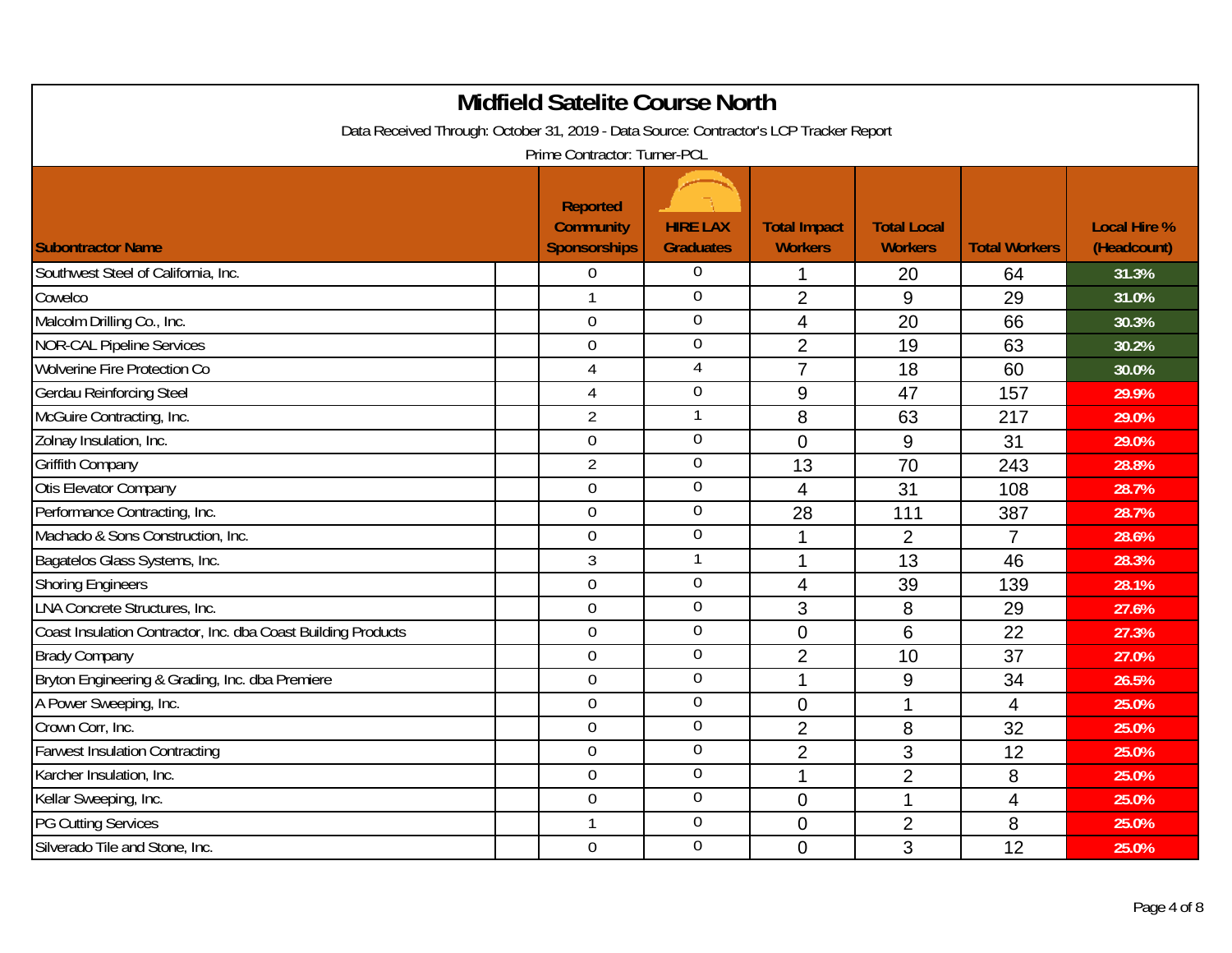| <b>Midfield Satelite Course North</b>                                                  |            |                                                            |                                     |                                       |                                      |                      |                                    |  |
|----------------------------------------------------------------------------------------|------------|------------------------------------------------------------|-------------------------------------|---------------------------------------|--------------------------------------|----------------------|------------------------------------|--|
| Data Received Through: October 31, 2019 - Data Source: Contractor's LCP Tracker Report |            |                                                            |                                     |                                       |                                      |                      |                                    |  |
|                                                                                        |            | Prime Contractor: Turner-PCL                               |                                     |                                       |                                      |                      |                                    |  |
| <b>Subontractor Name</b>                                                               |            | <b>Reported</b><br><b>Community</b><br><b>Sponsorships</b> | <b>HIRE LAX</b><br><b>Graduates</b> | <b>Total Impact</b><br><b>Workers</b> | <b>Total Local</b><br><b>Workers</b> | <b>Total Workers</b> | <b>Local Hire %</b><br>(Headcount) |  |
| Sterndahl Enterprises, Inc.                                                            |            | $\overline{0}$                                             | $\boldsymbol{0}$                    | $\overline{2}$                        | 10                                   | 40                   | 25.0%                              |  |
| Throop Lightweight Fill, Inc.                                                          |            | $\overline{0}$                                             | $\overline{0}$                      | $\overline{0}$                        | 1                                    | 4                    | 25.0%                              |  |
| W.A. Rasic Construction Company, Inc.                                                  |            | $\overline{0}$                                             | $\mathbf 0$                         | $\overline{0}$                        | $\overline{2}$                       | 8                    | 25.0%                              |  |
| Zefiro Corporation                                                                     | <b>NEW</b> | $\mathbf 0$                                                | $\overline{0}$                      | $\mathbf 0$                           | $\overline{2}$                       | 8                    | 25.0%                              |  |
| Traffic Management, Inc.                                                               |            | $\mathbf 0$                                                | $\mathbf 0$                         | $\overline{0}$                        | 5                                    | 21                   | 23.8%                              |  |
| Allied Steel Co., Inc.                                                                 |            | 1                                                          | 1                                   | 4                                     | 20                                   | 85                   | 23.5%                              |  |
| Merli Concrete Pumping                                                                 |            | $\mathbf 0$                                                | $\mathbf 0$                         | $\overline{0}$                        | $\overline{\mathbf{4}}$              | 17                   | 23.5%                              |  |
| Conco Pumping, Inc.                                                                    |            | 1                                                          | $\boldsymbol{0}$                    | 1                                     | $\overline{7}$                       | 30                   | 23.3%                              |  |
| Limbach Company LC                                                                     |            | $\overline{0}$                                             | $\boldsymbol{0}$                    | 6                                     | 35                                   | 150                  | 23.3%                              |  |
| <b>Schuff Steel</b>                                                                    |            | 4                                                          | $\mathbf{1}$                        | 9                                     | 45                                   | 199                  | 22.6%                              |  |
| <b>Applied Engineering Concepts</b>                                                    |            | $\overline{0}$                                             | $\mathbf 0$                         | 0                                     | $\overline{2}$                       | 9                    | 22.2%                              |  |
| Karcher Interiors Systems, Inc.                                                        |            | $\overline{2}$                                             | $\overline{2}$                      | 1                                     | 4                                    | 18                   | 22.2%                              |  |
| <b>Clevland Marble LP</b>                                                              |            | $\overline{0}$                                             | $\mathbf 0$                         | $\mathbf 0$                           | $\overline{7}$                       | 32                   | 21.9%                              |  |
| Air Conditioning Control Systems, Inc.                                                 |            | $\overline{0}$                                             | $\mathbf 0$                         | $\mathbf 0$                           | 1                                    | 5                    | 20.0%                              |  |
| Bill Carr Surveys, Inc.                                                                |            | $\mathbf 0$                                                | $\boldsymbol{0}$                    | $\overline{0}$                        | 1                                    | 5                    | 20.0%                              |  |
| GeoDesign, Inc.                                                                        |            | $\mathbf 0$                                                | $\boldsymbol{0}$                    | $\overline{2}$                        | 3                                    | 15                   | 20.0%                              |  |
| KM3N-B dba Terra-Petra                                                                 |            | $\overline{0}$                                             | $\overline{0}$                      | $\overline{0}$                        | 1                                    | 5                    | 20.0%                              |  |
| Nold's Equipment                                                                       |            | $\overline{0}$                                             | $\mathbf 0$                         | 1                                     | $\mathbf{1}$                         | 5                    | 20.0%                              |  |
| Sequoia Consultants Inc                                                                |            | $\overline{0}$                                             | $\mathbf 0$                         | $\overline{0}$                        | 3                                    | 15                   | 20.0%                              |  |
| TechCorr USA Management, LLC                                                           |            | $\mathbf 0$                                                | $\boldsymbol{0}$                    | 0                                     | 1                                    | 5                    | 20.0%                              |  |
| <b>Blois Construction, Inc.</b>                                                        |            | $\overline{2}$                                             | $\mathbf{1}$                        | $\overline{2}$                        | 10                                   | 52                   | 19.2%                              |  |
| Orange County Plastering Company                                                       |            | $\mathbf{1}$                                               | $\mathbf{1}$                        | 5                                     | 12                                   | 63                   | 19.0%                              |  |
| Signature Flooring, Inc.                                                               |            | $\overline{0}$                                             | $\mathbf 0$                         | $\mathbf 0$                           | $\overline{7}$                       | 38                   | 18.4%                              |  |
| Bigge Crane and Rigging Co.                                                            |            | $\overline{0}$                                             | $\overline{0}$                      | $\overline{2}$                        | 3                                    | 17                   | 17.6%                              |  |
| Commercial Scaffolding of CA, Inc.                                                     |            | $\mathbf 0$                                                | $\overline{0}$                      | $\overline{0}$                        | $\overline{4}$                       | 23                   | 17.4%                              |  |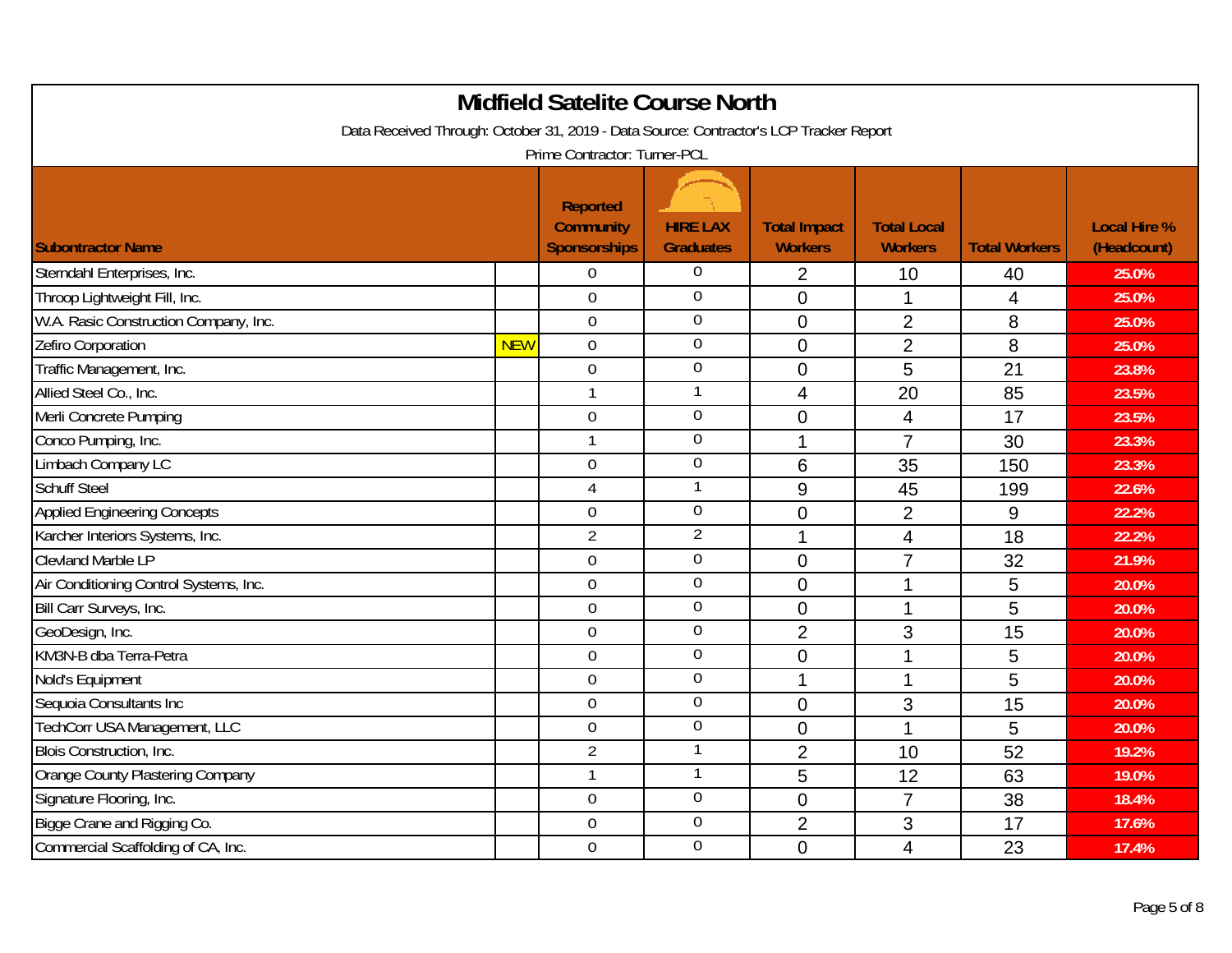| <b>Midfield Satelite Course North</b>                                                  |                                                            |                                     |                                       |                                      |                      |                                    |  |  |
|----------------------------------------------------------------------------------------|------------------------------------------------------------|-------------------------------------|---------------------------------------|--------------------------------------|----------------------|------------------------------------|--|--|
| Data Received Through: October 31, 2019 - Data Source: Contractor's LCP Tracker Report |                                                            |                                     |                                       |                                      |                      |                                    |  |  |
|                                                                                        | Prime Contractor: Turner-PCL                               |                                     |                                       |                                      |                      |                                    |  |  |
| <b>Subontractor Name</b>                                                               | <b>Reported</b><br><b>Community</b><br><b>Sponsorships</b> | <b>HIRE LAX</b><br><b>Graduates</b> | <b>Total Impact</b><br><b>Workers</b> | <b>Total Local</b><br><b>Workers</b> | <b>Total Workers</b> | <b>Local Hire %</b><br>(Headcount) |  |  |
| <b>Austin Enterprise</b>                                                               | $\overline{0}$                                             | $\boldsymbol{0}$                    | $\overline{0}$                        | 8                                    | 47                   | 17.0%                              |  |  |
| Rouch Rebar, Inc.                                                                      | $\overline{0}$                                             | $\overline{0}$                      | $\mathbf 0$                           | 1                                    | 6                    | 16.7%                              |  |  |
| Vertical Access, Inc.                                                                  | $\mathbf 0$                                                | $\overline{0}$                      | 1                                     | 9                                    | 56                   | 16.1%                              |  |  |
| Martin Integrated                                                                      | $\overline{0}$                                             | $\boldsymbol{0}$                    | $\overline{0}$                        | 6                                    | 42                   | 14.3%                              |  |  |
| RMA Group, Inc.                                                                        | $\overline{0}$                                             | $\boldsymbol{0}$                    | 1                                     | 5                                    | 35                   | 14.3%                              |  |  |
| RR Leonard Company                                                                     | $\overline{0}$                                             | $\overline{0}$                      | $\overline{0}$                        | $\mathbf{1}$                         | $\overline{7}$       | 14.3%                              |  |  |
| Martin Bros./Marcowall, Inc.                                                           | $\mathbf 0$                                                | $\boldsymbol{0}$                    | 1                                     | $\overline{2}$                       | 15                   | 13.3%                              |  |  |
| Murray Company                                                                         | $\overline{0}$                                             | $\boldsymbol{0}$                    | $\mathbf 0$                           | 9                                    | 71                   | 12.7%                              |  |  |
| Ampco North, Inc.                                                                      | $\overline{0}$                                             | $\boldsymbol{0}$                    | $\overline{0}$                        | 1                                    | 8                    | 12.5%                              |  |  |
| Pfeiler & Associates Engineers, Inc.                                                   | $\overline{0}$                                             | $\overline{0}$                      | $\overline{0}$                        | $\overline{2}$                       | 16                   | 12.5%                              |  |  |
| RJ Lalonde, Inc.                                                                       | $\overline{0}$                                             | $\boldsymbol{0}$                    | $\overline{2}$                        | $\overline{2}$                       | 16                   | 12.5%                              |  |  |
| <b>Badger Daylighting</b>                                                              | $\mathbf 0$                                                | $\mathbf 0$                         | $\mathbf 0$                           | $\overline{2}$                       | 19                   | 10.5%                              |  |  |
| J.R. Construction                                                                      | $\overline{0}$                                             | $\overline{0}$                      | $\mathbf 0$                           | $\mathbf{1}$                         | 11                   | 9.1%                               |  |  |
| Savala Equipment Company, Inc.                                                         | $\mathbf 0$                                                | $\mathbf 0$                         | $\overline{0}$                        | $\overline{2}$                       | 23                   | 8.7%                               |  |  |
| <b>Bragg Crane Service</b>                                                             | $\overline{0}$                                             | $\overline{0}$                      | 1                                     | 8                                    | 93                   | $8.6\%$                            |  |  |
| Doty Bros. Construction Co.                                                            | $\overline{0}$                                             | $\boldsymbol{0}$                    | 1                                     | $\overline{1}$                       | 12                   | 8.3%                               |  |  |
| Reliable Construction Services, LLC                                                    | $\overline{0}$                                             | $\mathbf 0$                         | $\overline{0}$                        | $\mathbf{1}$                         | 15                   | 6.7%                               |  |  |
| United Riggers & Erectors, Inc.                                                        | $\overline{0}$                                             | $\boldsymbol{0}$                    | $\overline{0}$                        | 1                                    | 15                   | 6.7%                               |  |  |
| Addison Equipment Rental                                                               | $\Omega$                                                   | $\mathbf 0$                         | $\overline{0}$                        | 0                                    | $\overline{2}$       | 0.0%                               |  |  |
| Antigo Construction, Inc.                                                              | $\overline{0}$                                             | $\overline{0}$                      | $\overline{0}$                        | 0                                    | $\overline{2}$       | 0.0%                               |  |  |
| ARS Construction Services, Inc. dba Concrete Cutting IntL.                             | $\mathbf 0$                                                | $\overline{0}$                      | $\mathbf 0$                           | 0                                    | $\overline{2}$       | 0.0%                               |  |  |
| Ayala Boring, Inc.                                                                     | $\overline{0}$                                             | $\overline{0}$                      | $\mathbf 0$                           | 0                                    | 11                   | 0.0%                               |  |  |
| B & I Equipment Rental                                                                 | $\mathbf 0$                                                | $\boldsymbol{0}$                    | $\overline{0}$                        | 0                                    | 1                    | 0.0%                               |  |  |
| <b>BHC Crane, LLC</b>                                                                  | $\overline{0}$                                             | $\overline{0}$                      | $\overline{0}$                        | $\mathbf 0$                          | 18                   | 0.0%                               |  |  |
| Cascade Drilling, LP                                                                   | $\mathbf 0$                                                | $\overline{0}$                      | $\overline{0}$                        | $\overline{0}$                       | 5                    | 0.0%                               |  |  |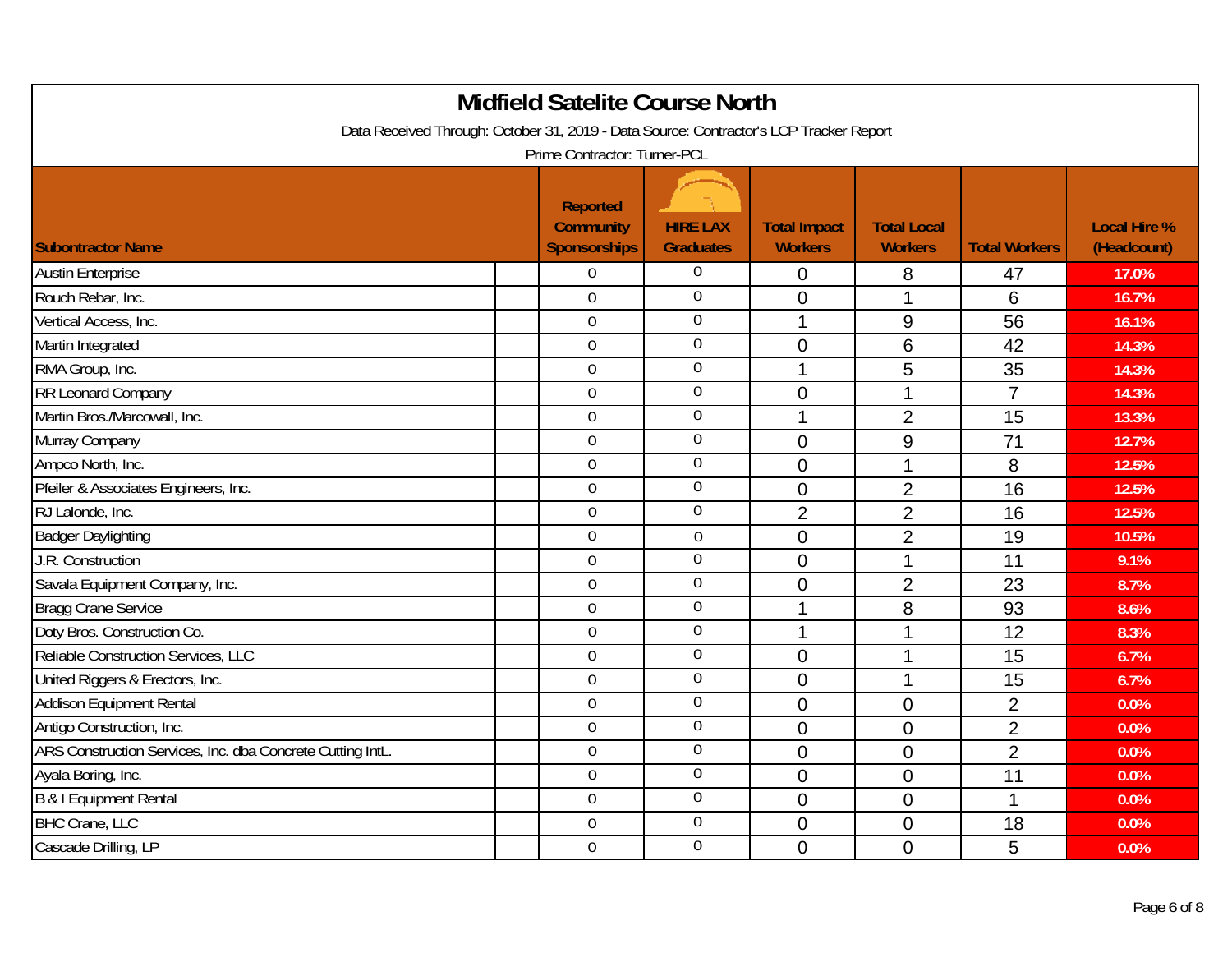| <b>Midfield Satelite Course North</b>                                                  |            |                                                            |                                     |                                       |                                      |                      |                                    |  |
|----------------------------------------------------------------------------------------|------------|------------------------------------------------------------|-------------------------------------|---------------------------------------|--------------------------------------|----------------------|------------------------------------|--|
| Data Received Through: October 31, 2019 - Data Source: Contractor's LCP Tracker Report |            |                                                            |                                     |                                       |                                      |                      |                                    |  |
|                                                                                        |            | Prime Contractor: Turner-PCL                               |                                     |                                       |                                      |                      |                                    |  |
| <b>Subontractor Name</b>                                                               |            | <b>Reported</b><br><b>Community</b><br><b>Sponsorships</b> | <b>HIRE LAX</b><br><b>Graduates</b> | <b>Total Impact</b><br><b>Workers</b> | <b>Total Local</b><br><b>Workers</b> | <b>Total Workers</b> | <b>Local Hire %</b><br>(Headcount) |  |
| <b>CATTRAC Construction</b>                                                            |            | $\overline{0}$                                             | $\boldsymbol{0}$                    | 0                                     | 0                                    | 1                    | 0.0%                               |  |
| Cell Crete Corporation Inc                                                             |            | $\Omega$                                                   | $\overline{0}$                      | $\overline{0}$                        | 0                                    | 8                    | 0.0%                               |  |
| Century Sweeping, Inc.                                                                 |            | $\overline{0}$                                             | $\overline{0}$                      | $\overline{0}$                        | 0                                    | 3                    | 0.0%                               |  |
| Cindy Trump Inc., dba Lindy's Cold Planing                                             |            | $\overline{0}$                                             | $\overline{0}$                      | $\overline{0}$                        | 0                                    | $\overline{2}$       | 0.0%                               |  |
| <b>Connor Concrete Cutting and Coring</b>                                              |            | $\overline{0}$                                             | $\mathbf 0$                         | $\overline{0}$                        | $\overline{0}$                       | 10                   | 0.0%                               |  |
| Crane Rental Service, Inc.                                                             |            | $\overline{0}$                                             | $\mathbf 0$                         | $\overline{0}$                        | 0                                    | 42                   | 0.0%                               |  |
| D7 Consulting Inc.                                                                     |            | $\mathbf 0$                                                | $\boldsymbol{0}$                    | $\overline{0}$                        | $\overline{0}$                       | 6                    | 0.0%                               |  |
| Dean's Certified Welding, Inc.                                                         |            | $\mathbf 0$                                                | $\boldsymbol{0}$                    | $\overline{0}$                        | $\overline{0}$                       | 19                   | 0.0%                               |  |
| <b>DSM Construction Inc.</b>                                                           |            | $\overline{0}$                                             | $\boldsymbol{0}$                    | $\overline{0}$                        | $\overline{0}$                       | $\overline{2}$       | 0.0%                               |  |
| <b>ECCO Equipment Corporation</b>                                                      |            | $\overline{0}$                                             | $\mathbf 0$                         | $\overline{0}$                        | 0                                    | 1                    | 0.0%                               |  |
| <b>Electro Construction Corp</b>                                                       |            | $\mathbf 0$                                                | $\mathbf 0$                         | $\overline{0}$                        | 0                                    | 4                    | 0.0%                               |  |
| <b>Exsell Sales Associates Inc.</b>                                                    |            | $\overline{0}$                                             | $\mathbf 0$                         | $\overline{0}$                        | $\overline{0}$                       | $\overline{4}$       | 0.0%                               |  |
| FasTrack Rentals, Inc.                                                                 |            | $\overline{0}$                                             | $\overline{0}$                      | $\overline{0}$                        | 0                                    | $\overline{2}$       | 0.0%                               |  |
| Fine Grade Equipment, Inc.                                                             |            | $\overline{0}$                                             | $\mathbf 0$                         | $\mathbf 0$                           | 0                                    | 11                   | 0.0%                               |  |
| G and S Mechanical USA, Inc.                                                           |            | $\overline{0}$                                             | $\overline{0}$                      | $\mathbf 0$                           | 0                                    | 5                    | 0.0%                               |  |
| G&F Concrete Cutting, Inc.                                                             |            | $\overline{0}$                                             | $\boldsymbol{0}$                    | $\overline{0}$                        | $\overline{0}$                       | 1                    | 0.0%                               |  |
| Golden State Boring & Pipe Jacking, Inc.                                               |            | $\overline{0}$                                             | $\overline{0}$                      | $\overline{0}$                        | $\overline{0}$                       | $\overline{4}$       | 0.0%                               |  |
| Griffin Contract Dewatering, LLC                                                       |            | $\mathbf 0$                                                | $\mathbf 0$                         | $\overline{0}$                        | $\overline{0}$                       | 5                    | 0.0%                               |  |
| <b>HMT Electric Inc.</b>                                                               | <b>NEW</b> | $\overline{0}$                                             | $\boldsymbol{0}$                    | $\mathbf 0$                           | 0                                    | $\overline{2}$       | 0.0%                               |  |
| <b>Hydraulic Crane LLC</b>                                                             |            | $\overline{0}$                                             | $\boldsymbol{0}$                    | $\overline{0}$                        | 0                                    | 5                    | 0.0%                               |  |
| <b>JLM</b> Installation                                                                |            | $\overline{0}$                                             | $\mathbf 0$                         | $\mathbf 0$                           | 0                                    | 1                    | 0.0%                               |  |
| Karcher Firestopping, Inc.                                                             |            | $\mathbf 0$                                                | $\boldsymbol{0}$                    | $\mathbf 0$                           | 0                                    | 1                    | 0.0%                               |  |
| Koppl Pipeline Services, Inc.                                                          |            | $\overline{0}$                                             | $\mathbf 0$                         | 0                                     | 0                                    | 4                    | 0.0%                               |  |
| L2 Specialties, Inc.                                                                   |            | $\overline{0}$                                             | $\overline{0}$                      | $\overline{0}$                        | 0                                    | $\overline{2}$       | 0.0%                               |  |
| Matt Chlor, Inc.                                                                       |            | $\boldsymbol{0}$                                           | $\boldsymbol{0}$                    | $\overline{0}$                        | $\overline{0}$                       | 3                    | 0.0%                               |  |